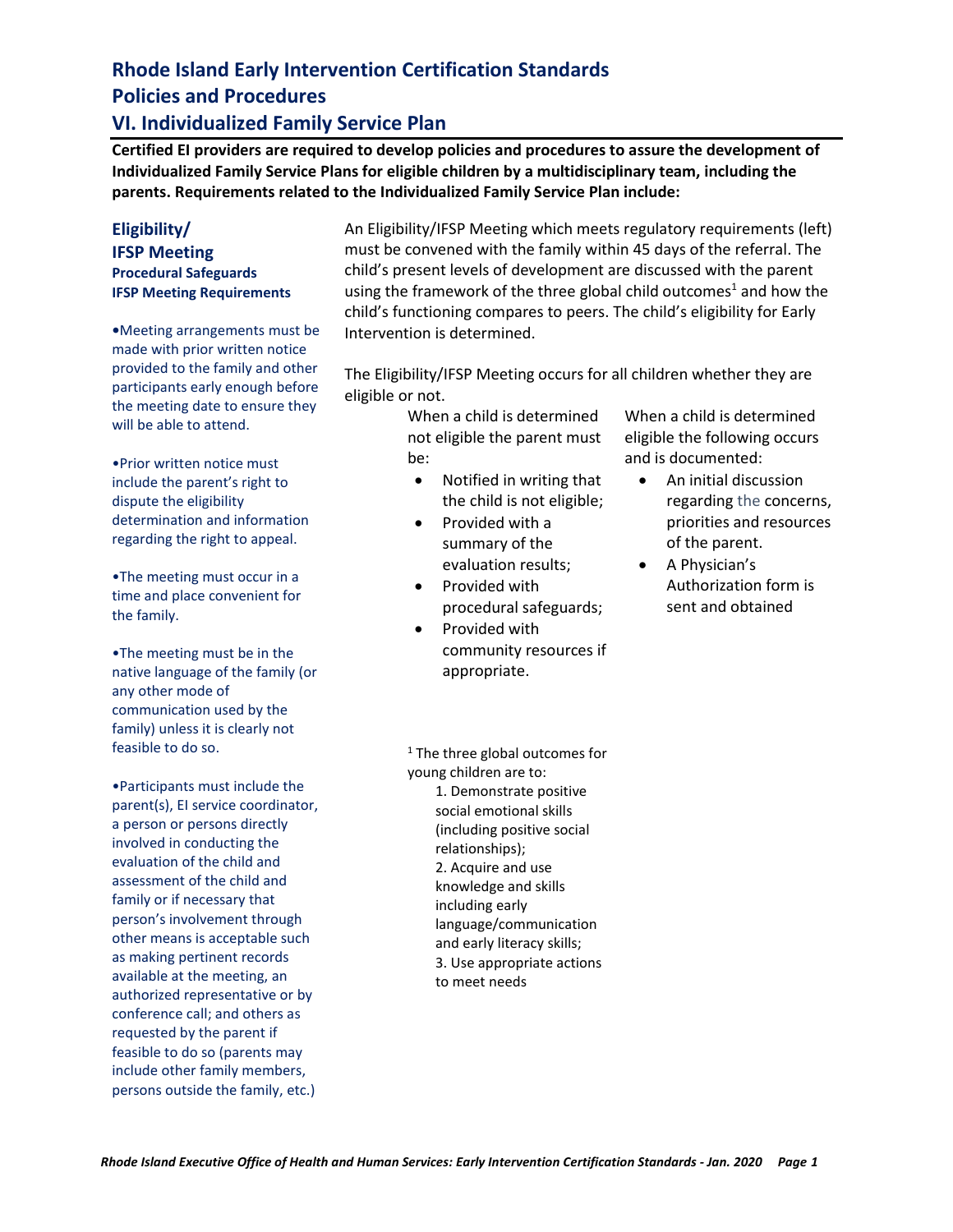#### **VI. Individualized Family Service Plan**

| <b>IFSP Development</b> | IFSP development following an IFSP/Eligibility meeting includes the<br>provision of a Routines Based Interview for all children determined<br>eligible prior to 33 months of age. A focused Routines Based Interview<br>is required for children determined eligible after 33 months of age.  |
|-------------------------|-----------------------------------------------------------------------------------------------------------------------------------------------------------------------------------------------------------------------------------------------------------------------------------------------|
|                         | At the completion of IFSP development activities (IFSP Outcomes<br>development; IFSP services) an IFSP meeting which meets regulatory<br>requirements is held.                                                                                                                                |
|                         | At this meeting the IFSP is completed. El providers must document the<br>IFSP process by completing the most recent IFSP issued by EOHHS and<br>by data entry of the IFSP in the EI data system. The most recent IFSP<br>can be found at: http://www.ric.edu/sherlockcenter/eidocs.html       |
|                         | The IFSP must be in writing and developed in accordance with the<br>Mission and Key Principles of Early Intervention Services in Natural<br>Environments (See Rhode Island Principles and Practices) and must<br>include:                                                                     |
|                         | A statement of the infant or toddler's present level of<br>$\bullet$<br>development in all developmental domains (physical,<br>cognitive, communication, social/emotional, and adaptive<br>development) based on objective criteria within the context<br>of the three global child outcomes. |
|                         | A statement of the family's resources, priorities and<br>٠<br>concerns related to enhancing the development of their<br>infant or toddler with a disability;                                                                                                                                  |
|                         | A statement of the family owned, functional and<br>$\bullet$<br>measurable outcomes or results expected to be achieved<br>for the infant or toddler and family, (including pre-literacy<br>and language skills, as developmentally appropriate for the<br>child),                             |
|                         | The criteria, procedures, and timelines used to determine<br>the degree to which progress toward achieving the results<br>or outcomes is being made and whether modifications or<br>revisions of the results or outcomes or services are<br>necessary;                                        |
|                         | A statement of specific early intervention services based on<br>peer-reviewed research, to the extent practicable,<br>necessary to meet the unique needs of the infant or toddler                                                                                                             |

and family;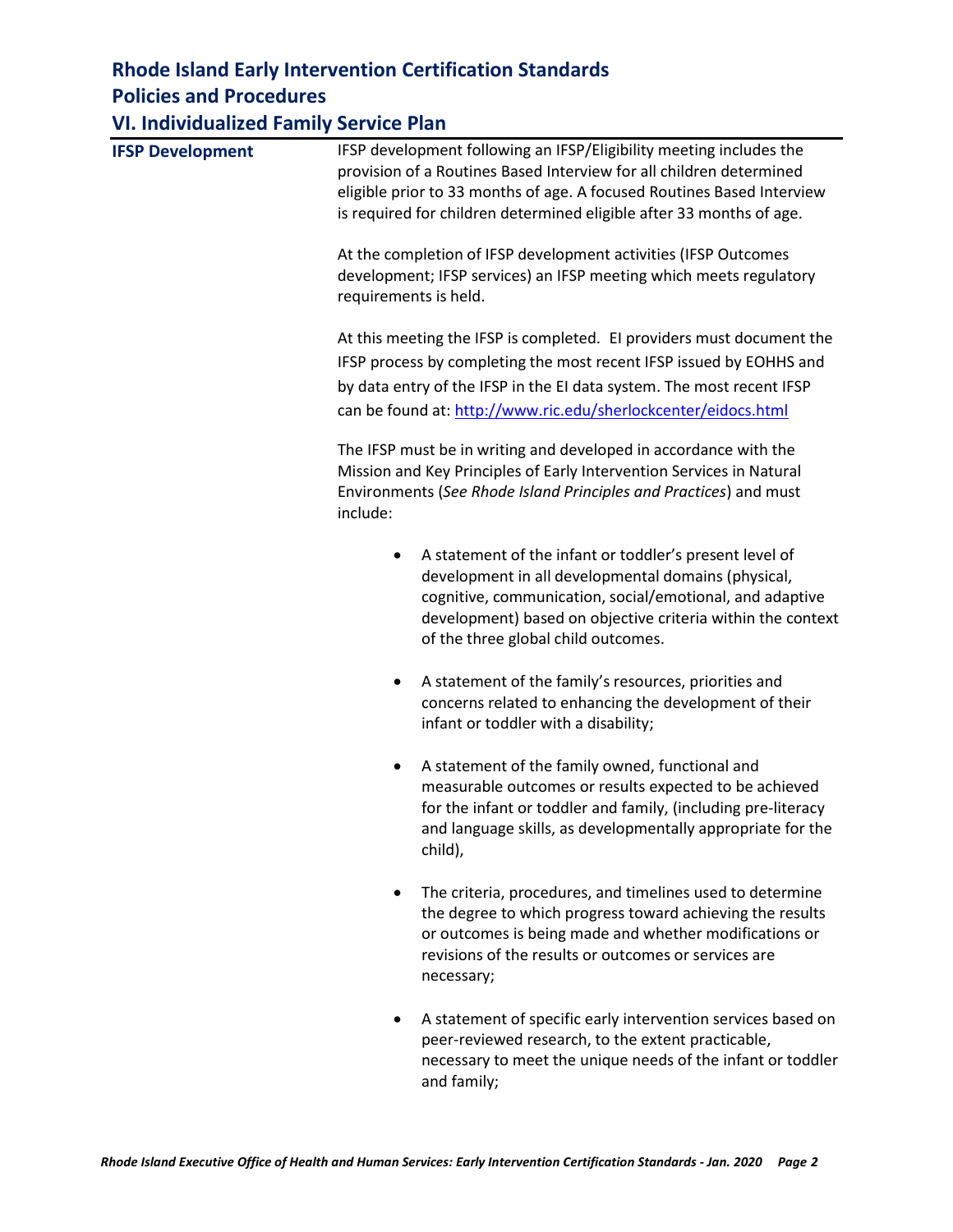**VI. Individualized Family Service Plan**

| <b>IFSP Development</b> | A statement including the frequency, intensity, and method<br>٠                                                                                                                                                                                                                                                                                                                                                                                                                    |
|-------------------------|------------------------------------------------------------------------------------------------------------------------------------------------------------------------------------------------------------------------------------------------------------------------------------------------------------------------------------------------------------------------------------------------------------------------------------------------------------------------------------|
| (continued)             | of delivering services (These services are further defined in<br>Services Provided on the IFSP);                                                                                                                                                                                                                                                                                                                                                                                   |
|                         | A statement of the natural environments in which early<br>٠<br>intervention services will be provided, including a<br>justification of the extent, if any, to which the services will<br>not be provided in a natural environment. The decision to<br>provide a service in a non-natural environment must be:<br>Made by the IFSP Team (including the<br>$\circ$<br>parent and other team members);<br>Based on the child's outcomes as identified<br>$\circ$<br>by the IFSP team. |
|                         | The projected dates for initiation of services and the<br>anticipated length, duration, and frequency of services;                                                                                                                                                                                                                                                                                                                                                                 |
|                         | The identification of the service coordinator from the<br>profession most immediately relevant to the infant's or<br>toddler's or family's needs (or who is otherwise qualified to<br>carry out all applicable responsibilities) who will be<br>responsible for the implementation of the plan and<br>coordination with other agencies and persons, including<br>transition services and;                                                                                          |
|                         | The steps and services to be taken to support the transition<br>of the toddler with a disability to preschool or other<br>appropriate services.                                                                                                                                                                                                                                                                                                                                    |
|                         | Medical and other services may be identified that the child<br>٠<br>or family needs or is receiving through other sources, but<br>that are neither required nor funded under Part C; and If<br>those services are not currently being provided, the EI<br>provider should include an outcome in the IFSP describing<br>the steps the service coordinator or family may take to<br>assist the child or family in securing those other services.                                     |
|                         | The contents of the IFSP must be fully explained to the<br>٠<br>parents and informed written consent must be obtained<br>prior to the provision of early intervention services<br>described in the IFSP.                                                                                                                                                                                                                                                                           |
|                         | The parent must be provided with prior written notice and<br>must be provided with procedural safeguards.                                                                                                                                                                                                                                                                                                                                                                          |

• The parent may determine whether the family will accept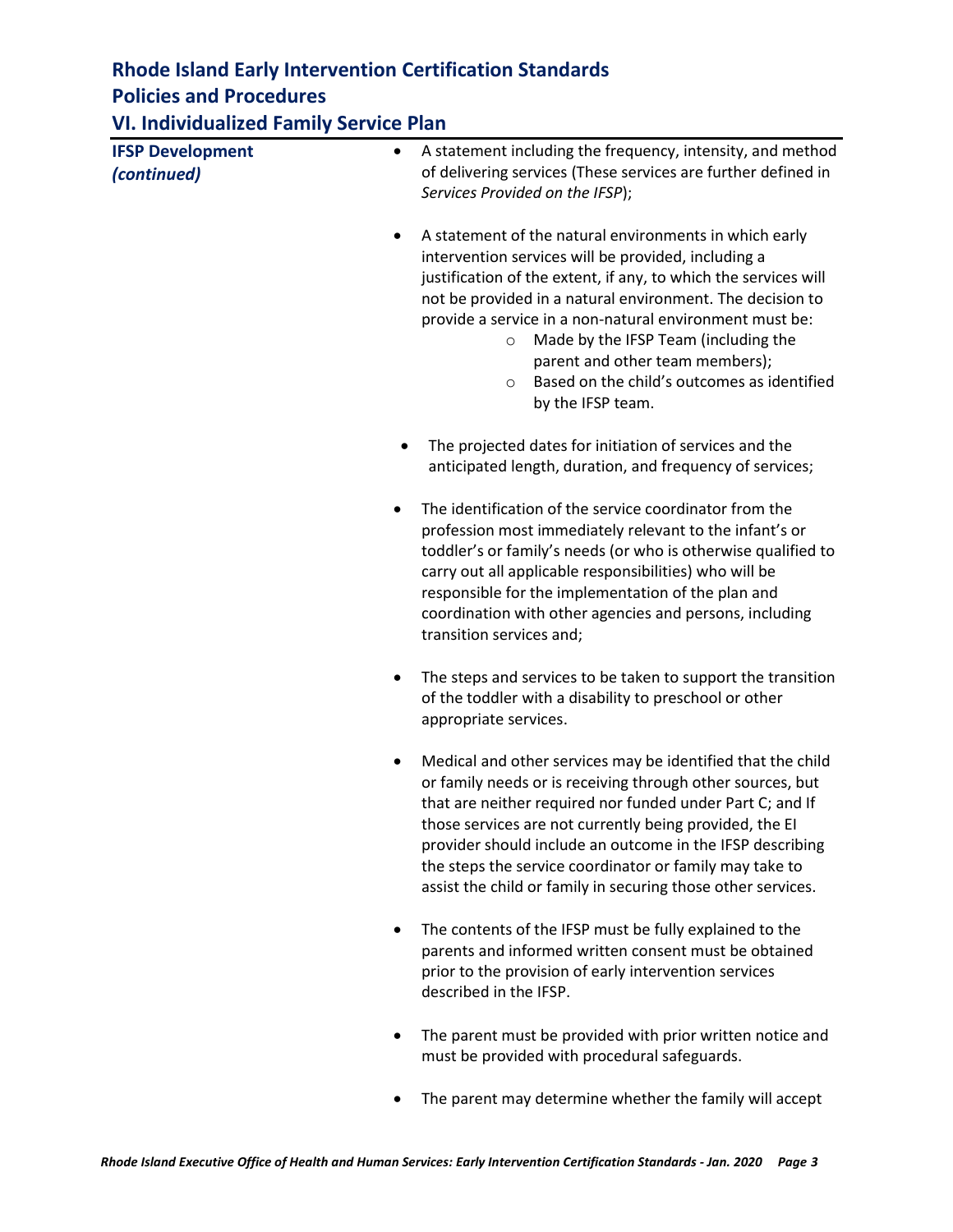**VI. Individualized Family Service Plan**

| <b>IFSP Development</b><br>(continued) | or decline any early intervention service written into the<br>IFSP without jeopardizing the right to receive other early<br>intervention services. If the parent does not provide<br>consent for the services, or some part of the services, only<br>the services to which consent has been obtained must be<br>provided.                                                                                                                                                                                                                                                                                                                                                                                                                                                                                                                                                                   |
|----------------------------------------|---------------------------------------------------------------------------------------------------------------------------------------------------------------------------------------------------------------------------------------------------------------------------------------------------------------------------------------------------------------------------------------------------------------------------------------------------------------------------------------------------------------------------------------------------------------------------------------------------------------------------------------------------------------------------------------------------------------------------------------------------------------------------------------------------------------------------------------------------------------------------------------------|
|                                        | Each early intervention service must be provided as soon as<br>$\bullet$<br>possible after the parent provides consent for that service<br>and no longer than 30 days from the date of consent.                                                                                                                                                                                                                                                                                                                                                                                                                                                                                                                                                                                                                                                                                             |
|                                        | A Physician's Authorization documenting the medical<br>$\bullet$<br>necessity of Early Intervention is sent for all eligible infants<br>and toddlers within 45 days of referral. A Physicians<br>Authorization signed by the child's pediatrician is required<br>for all eligible infants and toddlers.                                                                                                                                                                                                                                                                                                                                                                                                                                                                                                                                                                                     |
| <b>Interim IFSP</b>                    | In Rhode Island an interim IFSP should be used in rare instances when<br>eligibility is presumed and there is an immediate need for services.<br>Early intervention services for an eligible child and the child's family<br>may commence before the completion of the multidisciplinary<br>evaluation /assessment if an interim IFSP is developed that includes:<br>Parental consent;<br>$\bullet$<br>The name of the service coordinator who will be<br>$\bullet$<br>responsible for implementing the interim IFSP;<br>Documentation of the immediate need for Early<br>$\bullet$<br>Intervention services;<br>The services that have been determined to be needed<br>$\bullet$<br>immediately by the child and the child's family;<br>Services must be based on an outcome developed<br>$\circ$<br>by the IFSP team.<br>Evaluations and assessments must be completed within 45<br>days. |
| <b>Periodic Review</b>                 | A review of the IFSP for a child and the child's family must meet<br>regulatory requirements of an IFSP meeting and must be conducted<br>every 6 months or more frequently if conditions warrant, or if the<br>family requests such a review.<br>The purpose of the periodic review is to determine: the<br>degree to which progress toward achieving the results or<br>outcomes identified in the IFSP is being made; and whether<br>modifications or revisions of the results, outcomes, or early<br>intervention services identified in the IFSP is necessary.<br>The review may be carried out by a meeting or by another<br>$\bullet$<br>means that is acceptable to the parents and other<br>participants.                                                                                                                                                                            |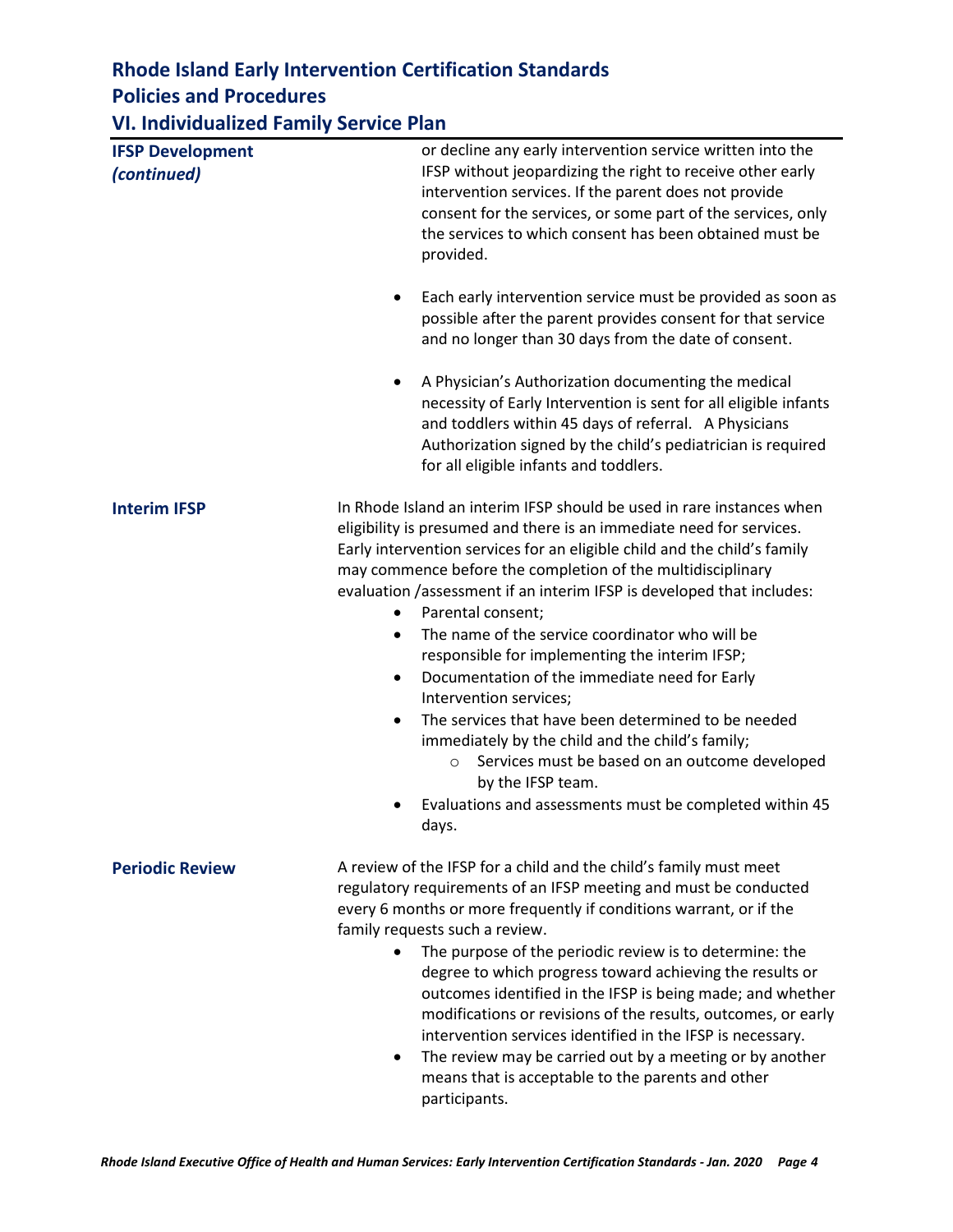#### **VI. Individualized Family Service Plan**

| <b>Annual Meeting to Review</b><br>and Evaluate the IFSP                             | An Eligibility/IFSP Meeting to annually review the IFSP must meet<br>regulatory requirements of an IFSP meeting. The meeting must be<br>convened with the family annually to review of the IFSP. At this<br>meeting the following occurs and is documented:<br>Discussion of the child's present levels of development<br>based on a review of any current evaluations and ongoing<br>assessment occurs and is documented;<br>An initial discussion of new concerns, priorities and<br>$\bullet$<br>resources of the family;<br>The child's continued eligibility status for Early Intervention<br>$\bullet$<br>is communicated to the family.                                                                                                                                  |
|--------------------------------------------------------------------------------------|---------------------------------------------------------------------------------------------------------------------------------------------------------------------------------------------------------------------------------------------------------------------------------------------------------------------------------------------------------------------------------------------------------------------------------------------------------------------------------------------------------------------------------------------------------------------------------------------------------------------------------------------------------------------------------------------------------------------------------------------------------------------------------|
|                                                                                      | Whenever there is a question of eligibility a multidisciplinary<br>evaluation/assessment is completed and, if the child is eligible, a new<br>IFSP meeting regulatory requirements is completed in its entirety.                                                                                                                                                                                                                                                                                                                                                                                                                                                                                                                                                                |
| <b>IFSP Development to</b><br><b>Annually Review and</b><br><b>Evaluate the IFSP</b> | IFSP development following an IFSP/Eligibility meeting to annually<br>review the IFSP must meet the regulatory requirements of an IFSP<br>meeting. At this meeting:<br>Any new concerns, priorities and resources of the family<br>are summarized;<br>A review of IFSP outcomes and services is conducted;<br>$\bullet$<br>Revised/new outcomes, strategies and services are<br>$\bullet$<br>developed as needed;<br>Written parental consent for new or changed services is<br>$\bullet$<br>obtained.                                                                                                                                                                                                                                                                          |
| <b>Ending the IFSP</b>                                                               | Once a child has been determined eligible the IFSP cannot be ended<br>prior to age 3 unless the child is no longer eligible for early intervention<br>under Rhode Island Early Intervention policies and regulations or the<br>parents have withdrawn from the EI program.<br>When a child no longer meets eligibility criteria for EI as determined by<br>multidisciplinary evaluation; or if the parent declines a multidisciplinary<br>evaluation and the IFSP team, including the parent, has determined all<br>identified goals have been reached, an IFSP/Eligibility meeting is<br>convened which meets all regulatory requirements. At this meeting,<br>the parent must be:<br>Provided with a summary of the evaluation results<br>Provided with procedural safeguards |
|                                                                                      | Provided with community resources if appropriate<br>$\bullet$<br>The discharge status is documented as "Program Completion".                                                                                                                                                                                                                                                                                                                                                                                                                                                                                                                                                                                                                                                    |